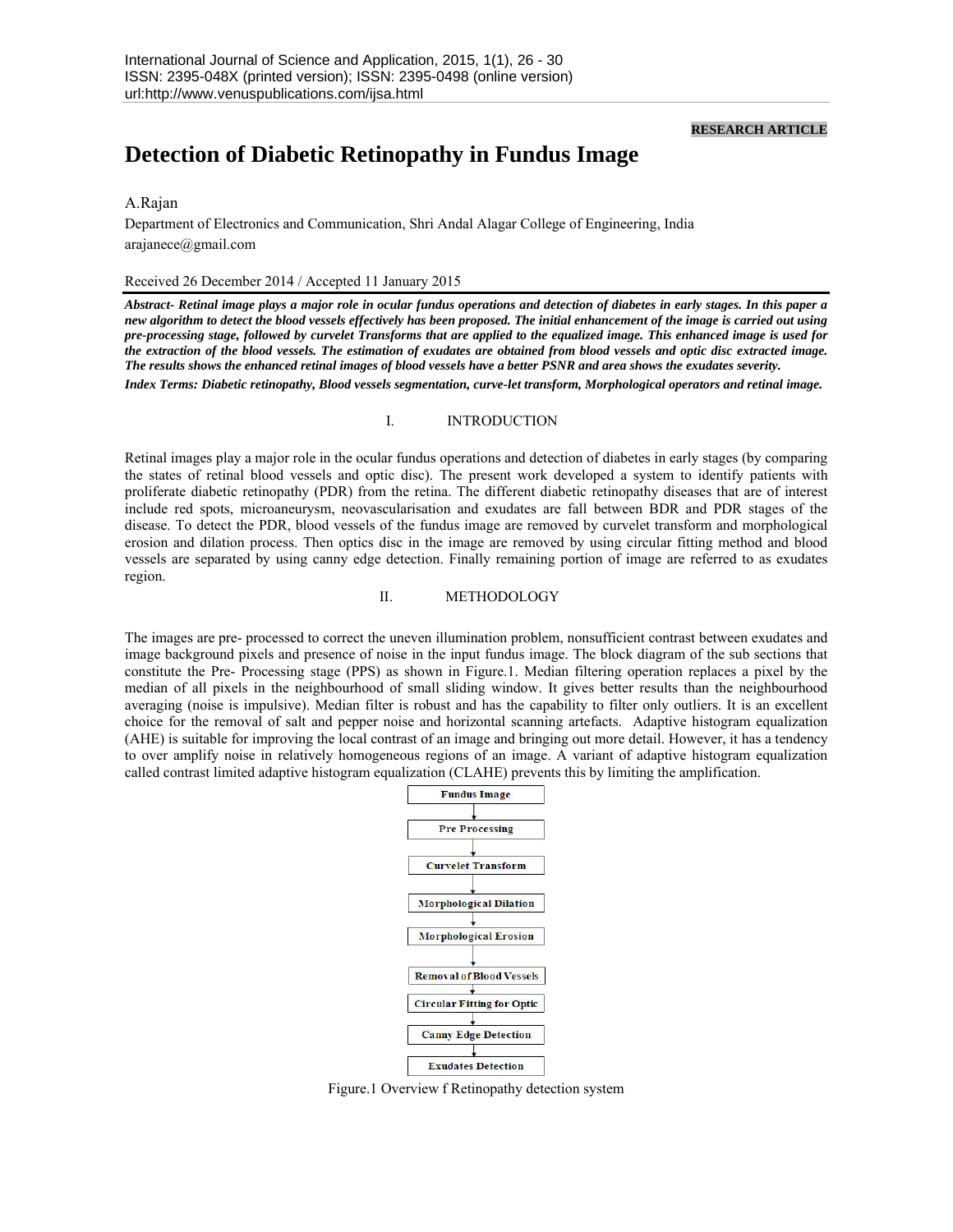

Figure 2 a) Original Image b) Image after Histogram Equalization

CLAHE limits the amplification by clipping the histogram at a predefined value before computing the CDF. This limits the slope of the CDF and therefore of the transformation function. The clip limit depends on the normalization of the histogram and thereby on the size of the neighbourhood region. Common values limit the resulting amplification to between 3 and 4 times the histogram mean value. It is advantageous not to discard the part of the histogram that exceeds the clip limit but to redistribute it equally among all histogram bins. The redistribution will push some bins over the clip limit again (region shaded green in the figure), resulting in an effective clip limit that is larger than the prescribed limit and the exact value of which depends on the image. If this is undesirable, the redistribution procedure can be repeated recursively until the excess is negligible. Adaptive histogram equalization in its straightforward form presented above, both with and without contrast limiting, requires the computation of a different neighbourhood histogram and transformation function for each pixel in the image. This makes the method very expensive computationally. Interpolation allows a significant improvement in efficiency without compromising the quality. The image is partitioned into equally sized rectangular tiles as shown figure 2b. A histogram, CDF and transformation function is then computed for each of the tiles. All other pixels are transformed with up to four transformation functions of the tiles with center pixels closest to them, and are assigned interpolated values. Pixels in the bulk of the image (shaded blue) are bilinearly interpolated, pixels close to the boundary (shaded green) are linearly interpolated, and pixels near corners (shaded red) are transformed with the transformation function of the corner tile. The interpolation coefficients reflect the location of pixels between the closest tile center pixels, so that the result is continuous as the pixel approaches a tile center.



Figure.3 Adaptive Histogram Equalization

This procedure reduces the number of transformation functions to be computed dramatically and only imposes the small additional cost of linear interpolation. The edge plays an important role in image identifying. The approach of image enhancement is describe as follows: First, apply the curvelet transform to the image. Then, according to noise ratio of each sub band, enforce sectional nonlinear enhancement to the coefficients. At last, apply the inverse curvelet transform to the coefficients and come out the image with image enhancement on edge. The band pass is set so that the curvelet length and width at fine scales are related by a scaling law and so the anisotropy increases with decreasing scale like a power law. Curvelet coefficients can be modified to enhance the edges in an image, which is then improves the image contrast. To this end we improve the nonlinear function to modify the representation coefficients in such a way that the details of the smaller amplitude are enhanced at the expense of the larger ones and perform this uniformly over all scales. Therefore, there is a need for a nonlinear function, such as y, to multiply against the transform coefficients.

$$
y(x) =\n\begin{cases}\n\text{ } & k_1 \quad \text{if } |x| < ac \\
\text{if } a < |x| < m \\
\text{if } k_3 \quad \text{if } |x| \ge m\n\end{cases}\n\tag{2}
$$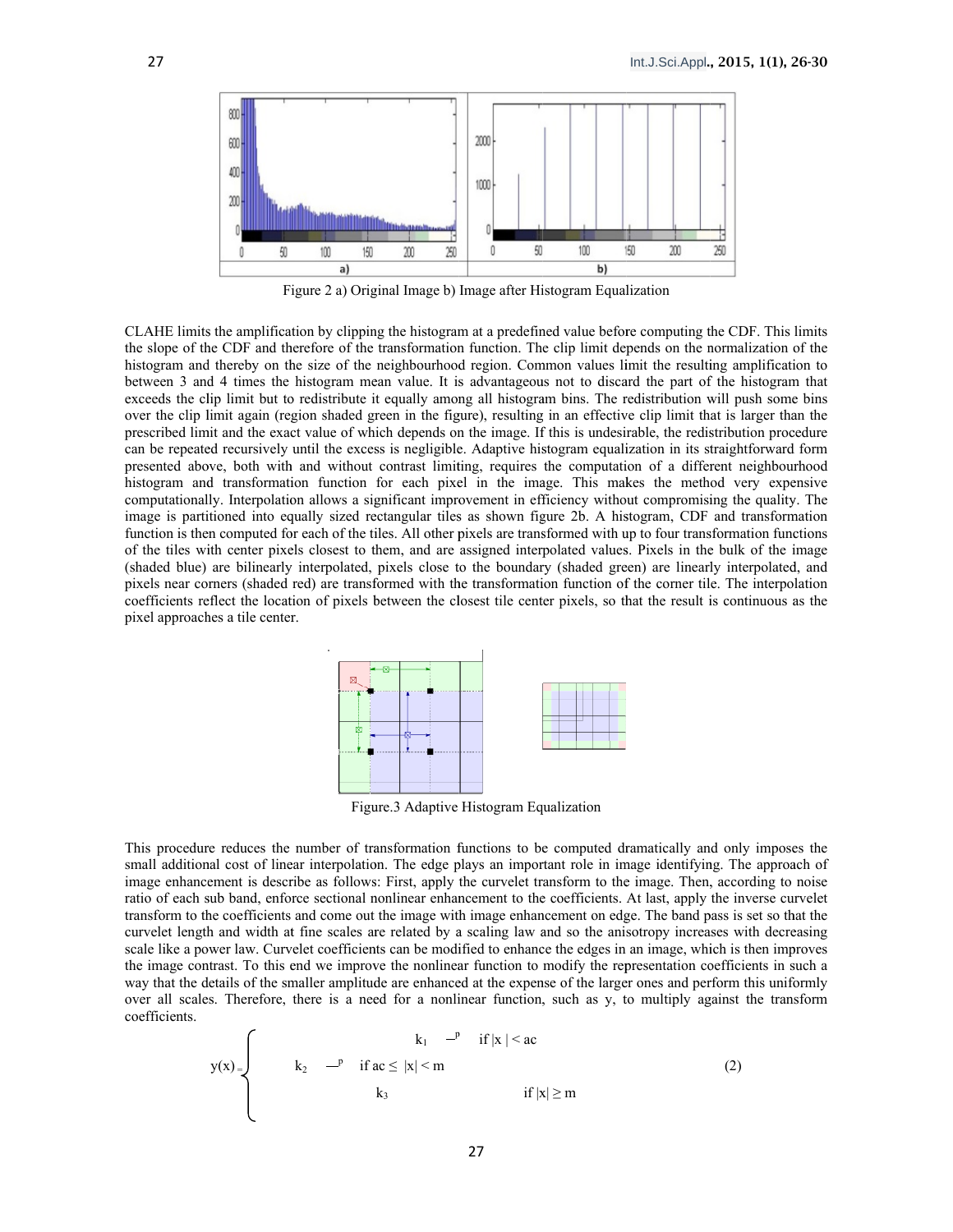where x is the curvelet coefficient,  $0 \le p \le 1$  determines the degree of nonlinearity.k1, k2 and k3 are assigned weights to each function part to allow us to control the modification of coefficients. Due to the assigned weights, it is possible to indicate how much the coefficients became magnified or reduced or even be unchanged. The adjustment parameter makes it possible to determine and regulate the coefficients modification interval. Parameters c and m are involved in determining the coefficients modification interval as well as the amplitude of corresponding multiplying y. These parameters are defined according to two statistical features of coefficients. The first one is the noise standard deviation, with the aim of preventing the noise amplification, and the second one is the maximum value of coefficients in each band. We choose  $c = \sigma ii$ , where  $\sigma i$  iis the noise standard deviation of coefficients being in the same direction and same scale. m can be derived from maximum curvelet coefficients of the relative and MC ( $m = kMC$ ). k is an additional and independent parameter from the curvelet coefficient values, and therefore, much easier for a user to set. The assigned weights and adjustment parameter are experimentally tuned based on intrinsic characteristics of the input image. Curvelet transform is well adopted to represent the image containing edges and is good for edge enhancement.



Figure.4 Images of a) Histogram equalization b) Curvelet transform

### III. MORPHOLOGICAL APPROACH

The value of each pixel in the output image is based on a comparison of the corresponding pixel in the input image with its neighbors. Dilation adds pixels to the boundaries of objects in an image, while erosion removes pixels on object boundaries. The number of pixels added or removed from the objects in an image depends on the size and shape of the *structuring element* used to process the image. In the morphological dilation and erosion operations, the state of any given pixel in the output image is determined by applying a rule to the corresponding pixel and its neighbors in the input image. Dilation finds local maxima in binary or intensity images. A structuring element is a matrix consisting of only 0's and 1's that can have any arbitrary shape and size. The pixels with values of 1 define the neighborhood. Twodimensional, or *flat*, structuring elements are typically much smaller than the image being processed. The center pixel of the structuring element, called the *origin*, identifies the pixel of interest, the pixel being processed. The pixels in the structuring element containing 1's define the *neighbourhood* of the structuring element. These pixels are also considered in dilation or erosion processing. Three- dimensional, or *non flat*, structuring elements use 0's and 1's to define the extent of the structuring element in the *x*- and *y*-planes and add height values to define the third dimension. In order to calculate the Hough Transform, the edge of the OD's circular shape is needed. Canny Edge detection operator is applied to the image as a first step in this process. This removes most of the noise due to its fine texture leaving only the required edges of the OD. It can be used for representing objects as

$$
(x-a)^2 + (y-b)^2 = r^2
$$
 (3)

Where  $(a,b)$  is the coordinate of center of the circle that passes through  $(x,y)$  and r is its radius. From this equation, it can be seen that three parameters are used to formalize a circle which means that Hough space will be 3D space for this case. For the rough calculation of OD, the accumulator parameter array is filled where each array is composed of cells for  $(x,y)$  coordinates of the center of circle. The edge image is scanned and all the points in this space are mapped to Hough space. A value in particular point in Hough space is accumulated if there is a corresponding point in the retinal image space. The process is repeated until all the points in the retinal image space are processed. The resulting image is scaled between 0 and 1. Then it was threshold to leave only those points with high probability of being the centres which are then labeled with different numbers. Afterwards the different regions were matched by different circles and the output image is computed by drawing circle with these points and adding this to the input image. Then numbers of pixels which are in the vicinity of detected circle's edge are counted. A mask of a ring shaped is put on the binary edge image on the same location of each of the detected circle. Number of edge pixels under this mask will be counted and compared for all the detected circles. The best circle shows the location of the detected optic disc.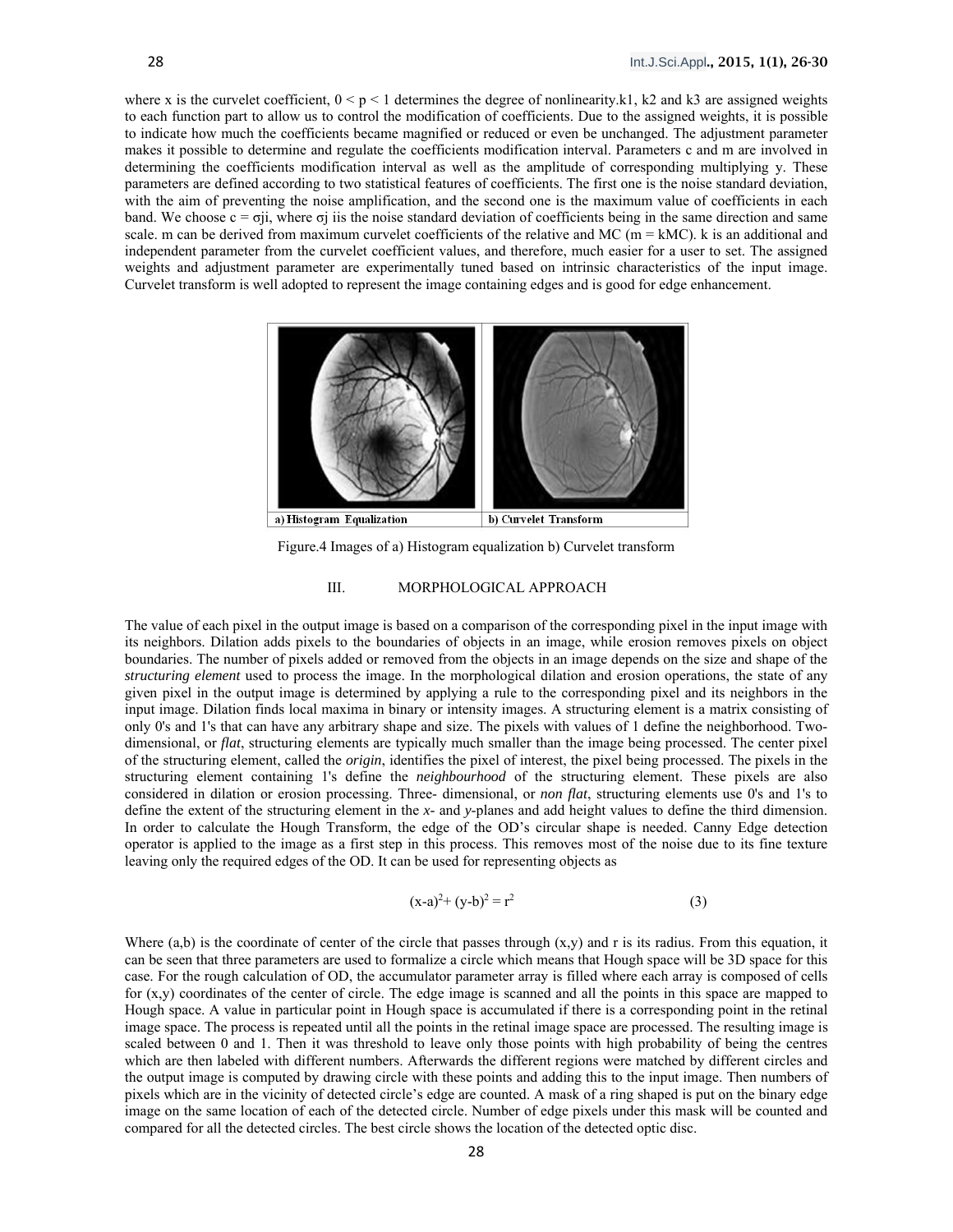## IV. CANNY EDGE DETECTOR

The Canny Edge Detector works in a multi-stage process. First of all the image is smoothed by Gaussian convolution. Then a simple 2-D first derivative operator is applied to the smoothed image to highlight regions of the image with high first spatial derivatives. Edges give rise to ridges in the gradient magnitude image. The algorithm then tracks along the top of these ridges and sets to zero all pixels that are not actually on the ridge top so as to give a thin line in the output, a process known as non-maximal suppression. The tracking process exhibits hysteresis controlled by two thresholds: T1 and T2, with T1 > T2. Tracking can only begin at a point on a ridge higher than T1. Tracking then continues in both directions out from that point until the height of the ridge falls below T2. This hysteresis helps to ensure that noisy edges are not broken up into multiple edge fragments. The Sobel operator performs a 2-D spatial gradient measurement on an image. Then, the approximate absolute gradient magnitude at each point can be found. The Sobel operator uses a pair of 3x3 convolution masks, one estimating the gradient in the x-direction (columns) and the other estimating the gradient in the y-direction (rows). They are shown below:



Figure.5 Convolution Masks

The magnitude, or edge strength, of the gradient is then approximated using the formula:  $|G| = |Gx| + |Gy|$ 

Edge tracking is implemented by BLOB-analysis (Binary Large Object). The edge pixels are divided into connected BLOB's using 8-connected neighbourhood. BLOB's containing at least one strong edge pixel is then preserved, while other BLOB's are suppressed. After eliminating the blood vessels and optic disc remaining image are refer as a exudates located image and exudates obtained area is calculated. By using this exudates area we can show the difference between severities of disease.

# **V.** RESULT AND ANALYSIS

The retinal image edge enhancement and contrast was improved using curvelet transform and prepared better for segmentation, blood vessels are removed by using morphological dilation and erosion process and optic disc are masked by using circular fitting method. Then finally remaining image are refer as a exudates located image. By using this approach we can detect the exudates accurately for differentiating diseased persons from the normal persons. The Table.1 shows the Enhancement Analysis and Area Obtained. The Figure.6 show the input Image and its Adaptive histogram equlaization that is followed by Enhanced Image. Also the Figure 7 shows the image of an Morpological erode, Blood vessels and Exudates located color.

| Images | Histogram<br>equalization |            | <b>Curvelet transform</b> |            | Area |
|--------|---------------------------|------------|---------------------------|------------|------|
|        | <b>PSNR</b>               | <b>MSE</b> | PSNR                      | <b>MSE</b> |      |
|        | 24.6426                   | 14.9426    | 41.0952                   | 2.2479     | 2052 |
| 2      | 27.2354                   | 11.0558    | 65.8705                   | 0.12972    | 223  |
| 3      | 24.64                     | 14.9465    | 38.4727                   | 3.0402     | 532  |
| 4      | 26.6301                   | 11.886     | 35.2062                   | 4.4282     | 752  |

Table.1 Enhancement Analysis and Area Obtained